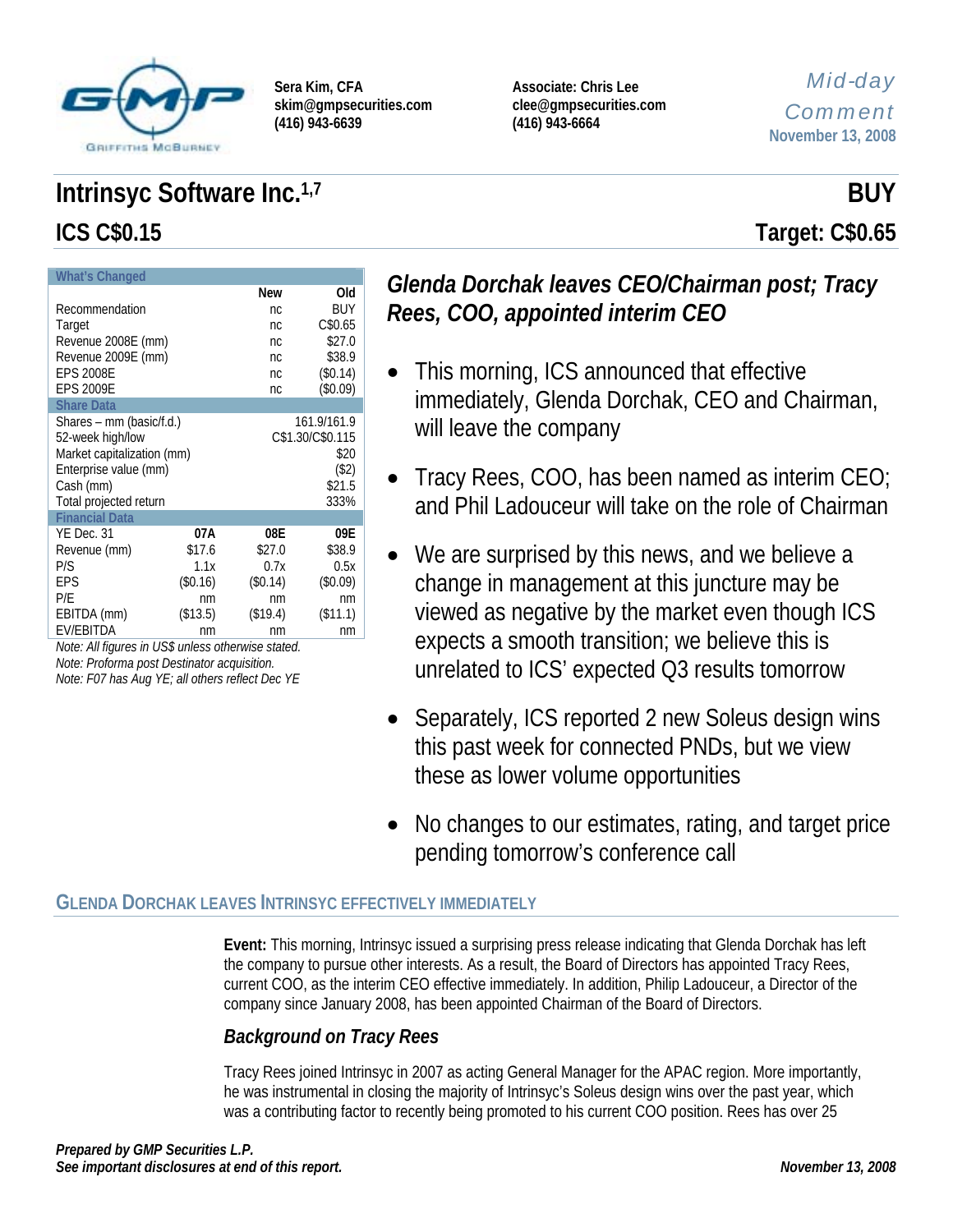

**Associate: Chris Lee clee@gmpsecurities.com (416) 943-6664** 

years of experience in the high technology industry with deep expertise in mobility software and embedded technology. He also has CEO experience and significant sales and general management experience, including prior posts as CEO of Annasoft Systems; Executive VP of Sales, Marketing and International Operations at BSQUARE; and General Manager and VP of Sales at CalAmp, an embedded software and service provider. According to the press release, Rees will continue to focus on revenue generating activities and emerging product areas at Intrinsyc.

#### *ICS does not expect any hiccups in the business as a result of this news…*

Management was unable to provide much more color on the details surrounding Ms. Dorchak's departure. However, management did say that Glenda Dorchak has left the company on "amicable" terms, and expects a smooth transition with the new management team. As mentioned above, Tracy Rees has been instrumental in signing new Soleus design wins and drumming up business in the Engineering Services business. As such, we have confidence in his abilities to continue generating revenue opportunities for the company.

#### *…but we believe the market will view this surprising news as negative in the near term, which could potentially prompt selling pressure*

In the last two years, Glenda Dorchak has made significant contributions to the company, including leveraging her relationships and bringing on board an experienced management team to support her. We believe that the newly appointed management team has the experience and depth to grow the business; however, we are mindful that there could be some negative repercussions in the share price as some investors who invested in the company solely based on Glenda's reputation, may no longer wish to be patient, especially in the current market environment.

The focus for Intrinsyc continues to be successful execution in the ramp of its Soleus business. In the near term, we believe the new management team will need to also focus on providing more clarity on the near-term business opportunities, particularly higher-volume cell phone opportunities for Soleus, as well as addressing issues such as managing potential delays in Soleus ramps amid deteriorating economic conditions, cash burn and/or time to profitability, and the impact to its Balance Sheet.

We will look for additional details on the upcoming quarterly conference call to be held tomorrow, November 14, 2008 at 8:30 am EST. The dial-in number is: 416-850-9143 or 1-866-400-2280. We expect Q3/08 revenue of \$7.6 mm and FD EPS of (\$0.04). Refer to our preview note published on November 7th.

#### **TWO SOLEUS DESIGN WINS ANNOUNCED THIS PAST WEEK**

In the past week, Intrinsyc announced two new Soleus design wins for connected PNDs, which we view as lower-volume opportunities (albeit likely comes with higher ASPs given the lower volumes). We remain hopeful that the company will be able to announce a higher volume cell phone design win over the next couple of quarters to help provide validity to the Soleus platform for cell phone applications.

#### *Soleus design win #2 – Connected PND for the European market*

Last Friday, Intrinsyc announced its second design win of the year, which will be a connected PND for the European market. The device will be manufactured by a current Soleus customer acting as an ODM who is using Soleus for their own branded products. We believe this to be Mitac since Mitac is the only Soleus customer with multiple products. We believe the end customer could be Magellan given that the company has had challenges bringing a connected PND device to market. This device is expected to be ready by Q1/09, supporting the thesis that Soleus enables handset makers to come out with devices quickly but we believe this will be a lower-volume win.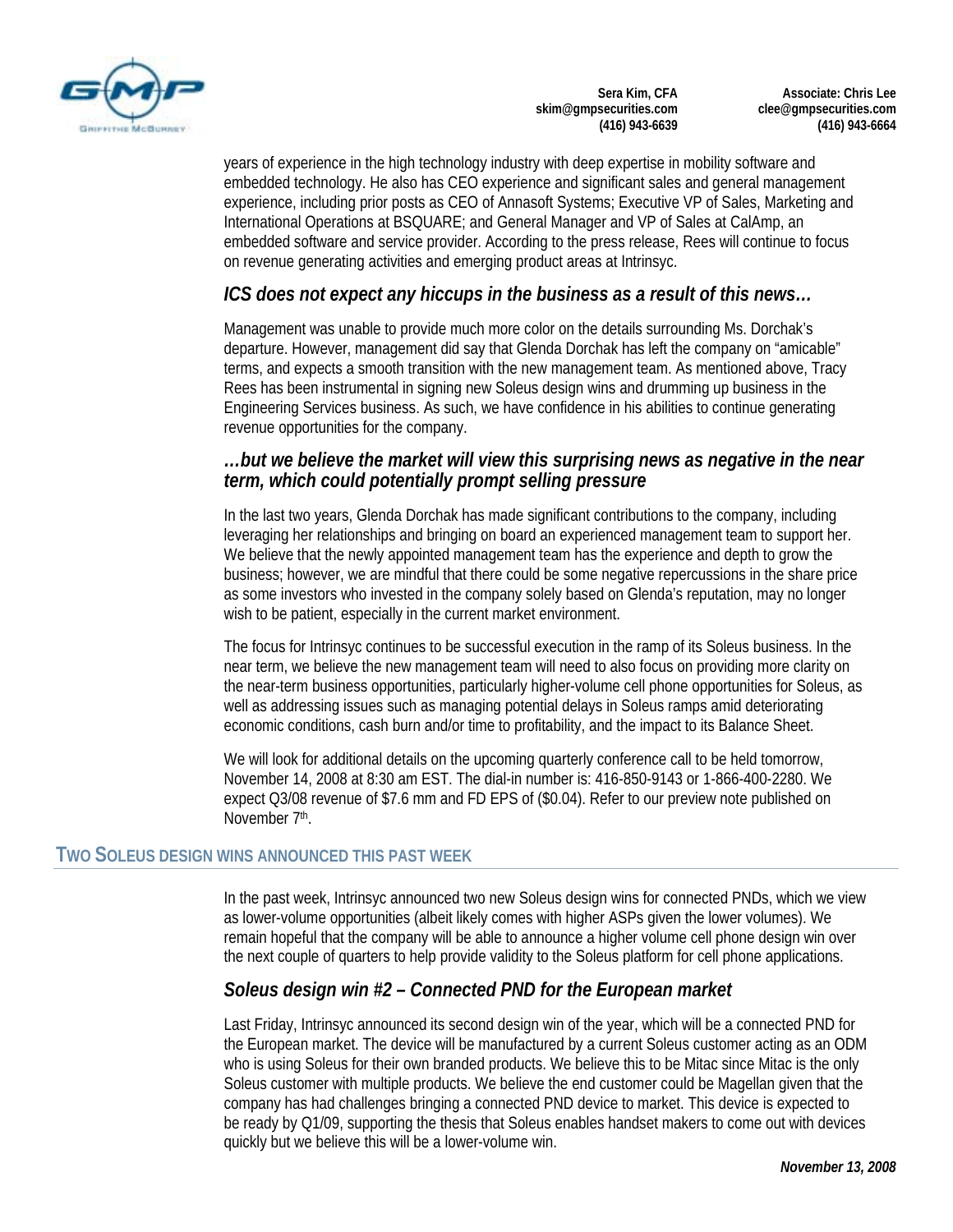

**Associate: Chris Lee clee@gmpsecurities.com (416) 943-6664** 

### *Soleus design win #3 – Connected PND using Soleus Transit*

Intrinsyc announced last night their third Soleus design win with Hong-Kong based manufacturer, GPS Technologies Company, for a connected PND. This device will support voice capabilities and will be released in China (timeline not provided). GPS Technologies was previously using a WinCE platform and Intrinsyc up-sold them to use Soleus as well, which highlights the cross-selling potential stemming from the Destinator asset acquisition last summer. This win also marks the availability of Soleus Transit, which combines Soleus with support for the Destinator software. We were expecting a Soleus Transit win as we highlighted in our October update.

#### **VALUATION AND RECOMMENDATION**

Given that the company is reporting Q3/08 results tomorrow morning, we are leaving our estimates, rating, and target price unchanged. Currently, we have a BUY rating and a \$0.65 target price on Intrinsyc, which is derived by using a sum-of-the-parts method valuing the different businesses: 1) a target multiple of 2.0x 2010E revenues discounted to 2009 to value Soleus; 2) a target multiple of 2.0x 2009E revenues for Destinator; and 3) a target multiple of 1.0x 2009E revenues for engineering services. On a consolidated basis, this implies a target C2009 P/S multiple of 2.3x.

As discussed in our preview note last week, we do see risks mounting due to timing of Soleus revenue ramps, which has been heightened given this week's news out of Circuit City (bankruptcy protection) and Best Buy ("seismic changes in consumer behavior", which led to a cut in its earnings outlook). Given the current macro environment, we believe cost containment remains a critical issue given the company's cash burn, and will look for additional details out of management on further managing its cash burn.